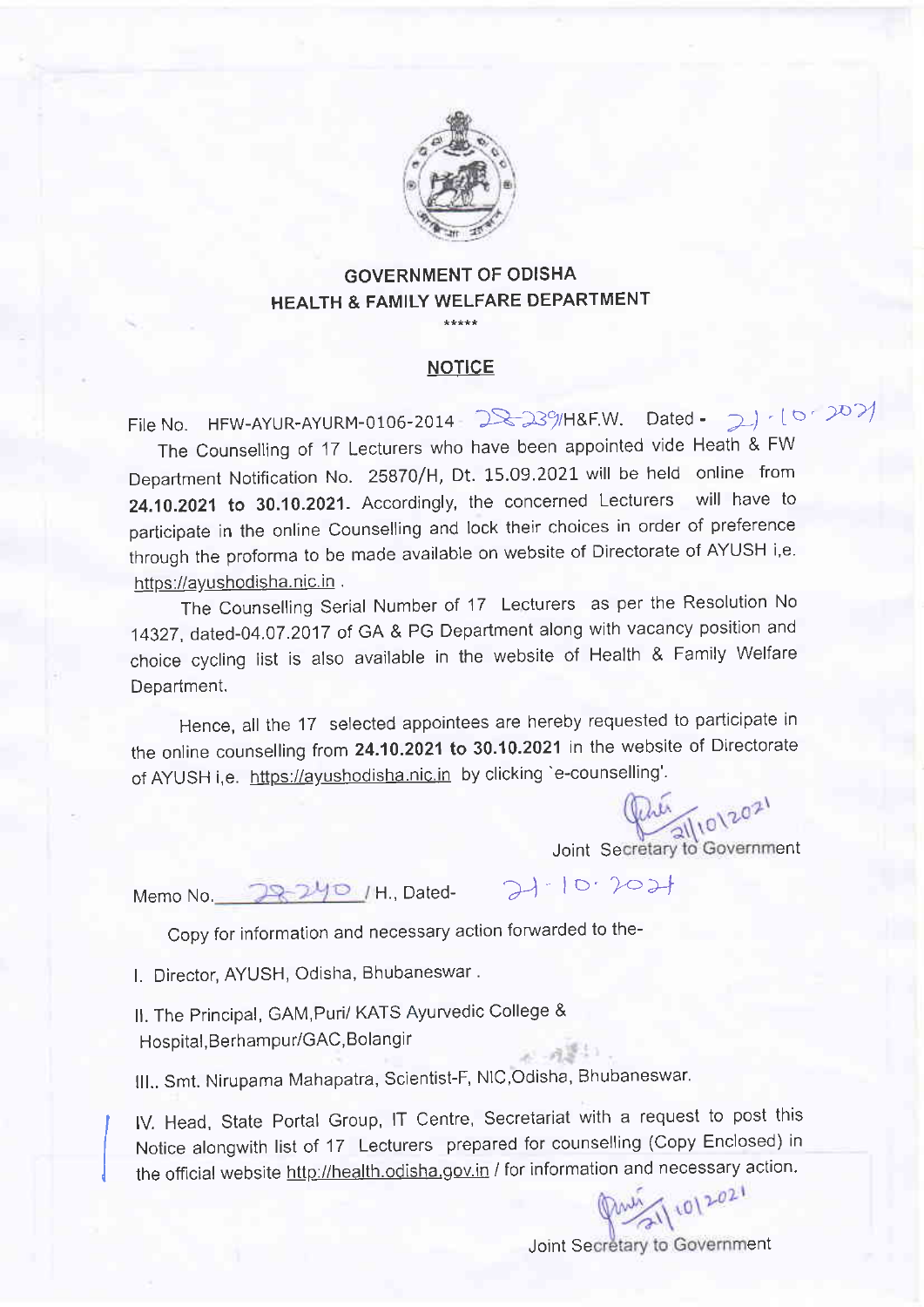# Choice Cycling list of Lecturers on OPSC Recommendation, Pursuant to Advt.

## No. 01 of 2020-2t

## Kavachikitsa

| SI No | OPSC <sup>1</sup><br>SI No | Roll No. | Name of the<br>candidate              | <b>Sex</b> | Category<br>to which<br>belongs | Category<br>against which<br>recommended |
|-------|----------------------------|----------|---------------------------------------|------------|---------------------------------|------------------------------------------|
|       | 2                          |          | 100015 BHARATI LATA<br><b>ACHARYA</b> |            | <b>SC</b>                       | <b>SC</b>                                |
| າ     |                            | 100012   | <b>BALARAM</b><br><b>PRADHAN</b>      | M          | <b>ST</b>                       | <b>ST</b>                                |

#### **Prasutitantra**

| SI <sub>No</sub> | OPSC <sup>1</sup><br>SI No | Roll No. | Name of the<br>candidate              | <b>Sex</b> | Category<br>to which<br>belongs | Category<br>against which<br>recommended |
|------------------|----------------------------|----------|---------------------------------------|------------|---------------------------------|------------------------------------------|
| 1                |                            | 100036   | <b>JASMITA</b><br>PRIYADARSHINI       |            | <b>SC</b>                       | <b>SC</b>                                |
| $\mathcal{D}$    |                            | 100071   | <b>ROHIT KUMAR</b><br><b>CHHATRIA</b> | M          | <b>ST</b>                       | ST                                       |

#### Rachana Sharira

| SI <sub>No</sub> | <b>OPSC</b><br>SI No | Roll No. | Name of the<br>candidate            | Sex | Category<br>to which<br>belongs | Category<br>against which<br>recommended |
|------------------|----------------------|----------|-------------------------------------|-----|---------------------------------|------------------------------------------|
|                  |                      | 100077   | <b>SASMITA</b><br><b>BRAHMA</b>     |     | <b>UR</b>                       | UR(W)                                    |
| $\overline{2}$   |                      | 100007   | <b>ANANTA KUMAR</b><br><b>MEHER</b> | M   | UR                              | UR                                       |

## Rasashastra

| SI <sub>No</sub> | <b>OPSC</b><br>SI No | Roll No. | Name of the<br>candidate                 | <b>Sex</b> | Category<br>to which<br>belongs | Category<br>against which<br>recommended |
|------------------|----------------------|----------|------------------------------------------|------------|---------------------------------|------------------------------------------|
| $\mathbf{1}$     | $\overline{2}$       | 100045   | LILY MEHER                               | F          | <b>SEBC</b>                     | UR(W)                                    |
| $\overline{2}$   | 1                    | 100094   | <b>SUSHANTA</b><br><b>KUMAR MEHER</b>    | M          | <b>SEBC</b>                     | <b>UR</b>                                |
| 3                | 4                    | 100038   | <b>JITENDRA KUMAR</b><br><b>CHHATRIA</b> | M          | <b>SC</b>                       | <b>SC</b>                                |
| 4                | 3                    | 100018   | <b>CHANDAN</b><br><b>KUMAR SAHOO</b>     | M          | <b>SEBC</b>                     | <b>SEBC</b>                              |

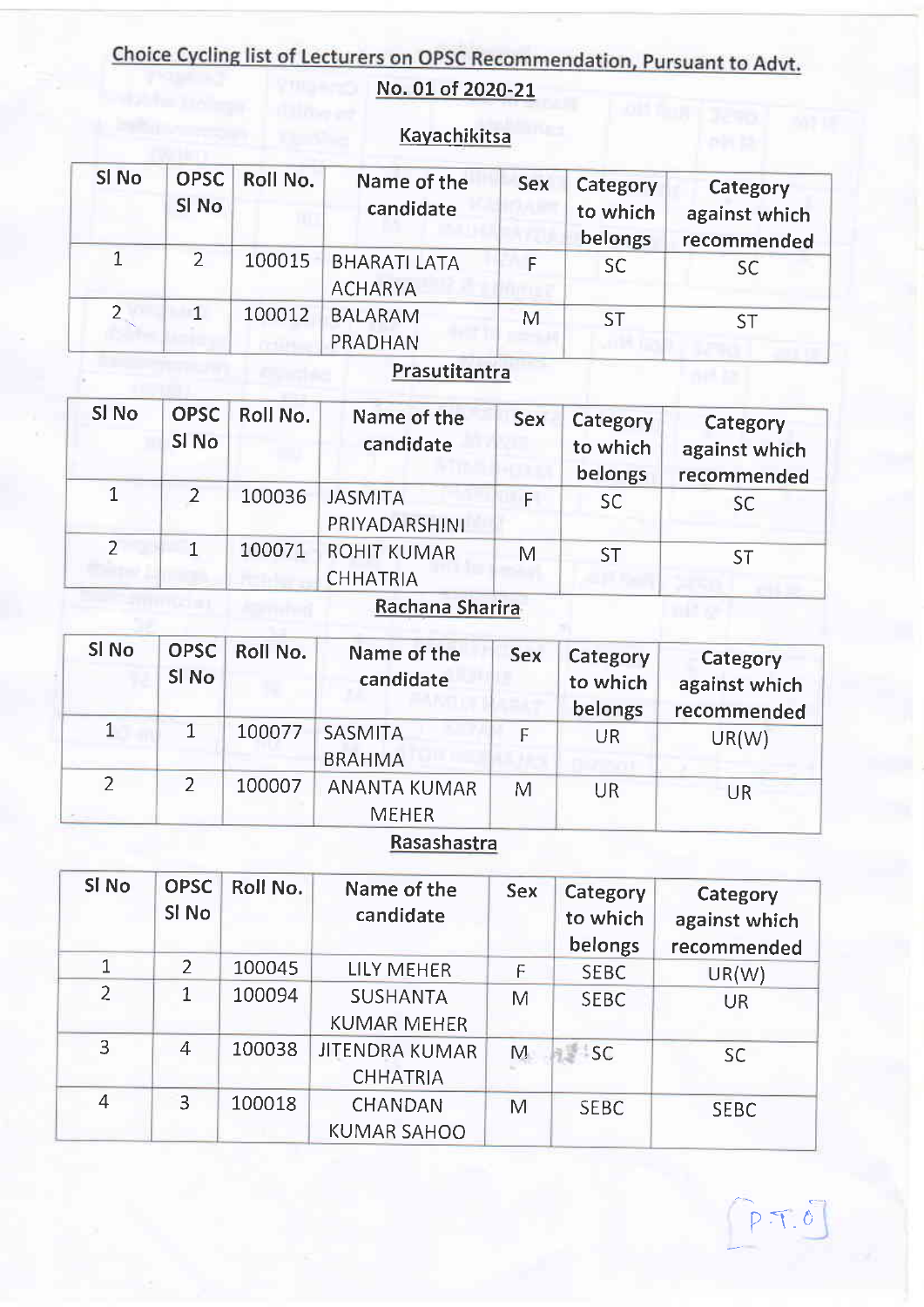#### Roganidan

| SI No | OPSC<br>SI No | Roll No. | Name of the<br>candidate    | Sex | Category<br>to which<br>belongs | Category<br>against which<br>recommended |
|-------|---------------|----------|-----------------------------|-----|---------------------------------|------------------------------------------|
|       | ∍             | 100039   | KADAMBINI<br>PRADHAN        |     | UR                              | UR(W)<br>UR                              |
|       |               | 100013   | BHAGYARANJAN<br><b>DASH</b> | М   | UR                              |                                          |

## Samhita & Sidhanta

|       |               |          |                               | Sex | Category            | Category                     |
|-------|---------------|----------|-------------------------------|-----|---------------------|------------------------------|
| SI No | OPSC<br>SI No | Roll No. | Name of the<br>candidate      |     | to which<br>belongs | against which<br>recommended |
|       |               |          |                               |     | UR                  | UR(W)                        |
|       |               | 100084   | STHITIPRAJNA<br><b>BISWAL</b> |     |                     |                              |
|       |               | 100048   | MADHUMITA                     |     | UR                  | <b>UR</b>                    |
|       |               |          | PANIGRAHI                     |     |                     |                              |

#### Shalyatantra

| SI No | OPSC<br>SI No  | Roll No. | Name of the<br>candidate     | Sex | Category<br>to which<br>belongs | Category<br>against which<br>recommended |
|-------|----------------|----------|------------------------------|-----|---------------------------------|------------------------------------------|
|       | $\overline{2}$ | 100074   | SANDHYARANI<br><b>BEHERA</b> |     | SC                              | <b>SC</b><br><b>ST</b>                   |
| 2     | $\overline{3}$ | 100096   | <b>TAPAN KUMAR</b><br>NAYAK  | M   | ST                              | UR-OL                                    |
|       |                | 100040   | <b>KALANIDHI HOTA</b>        | M   | UR                              |                                          |